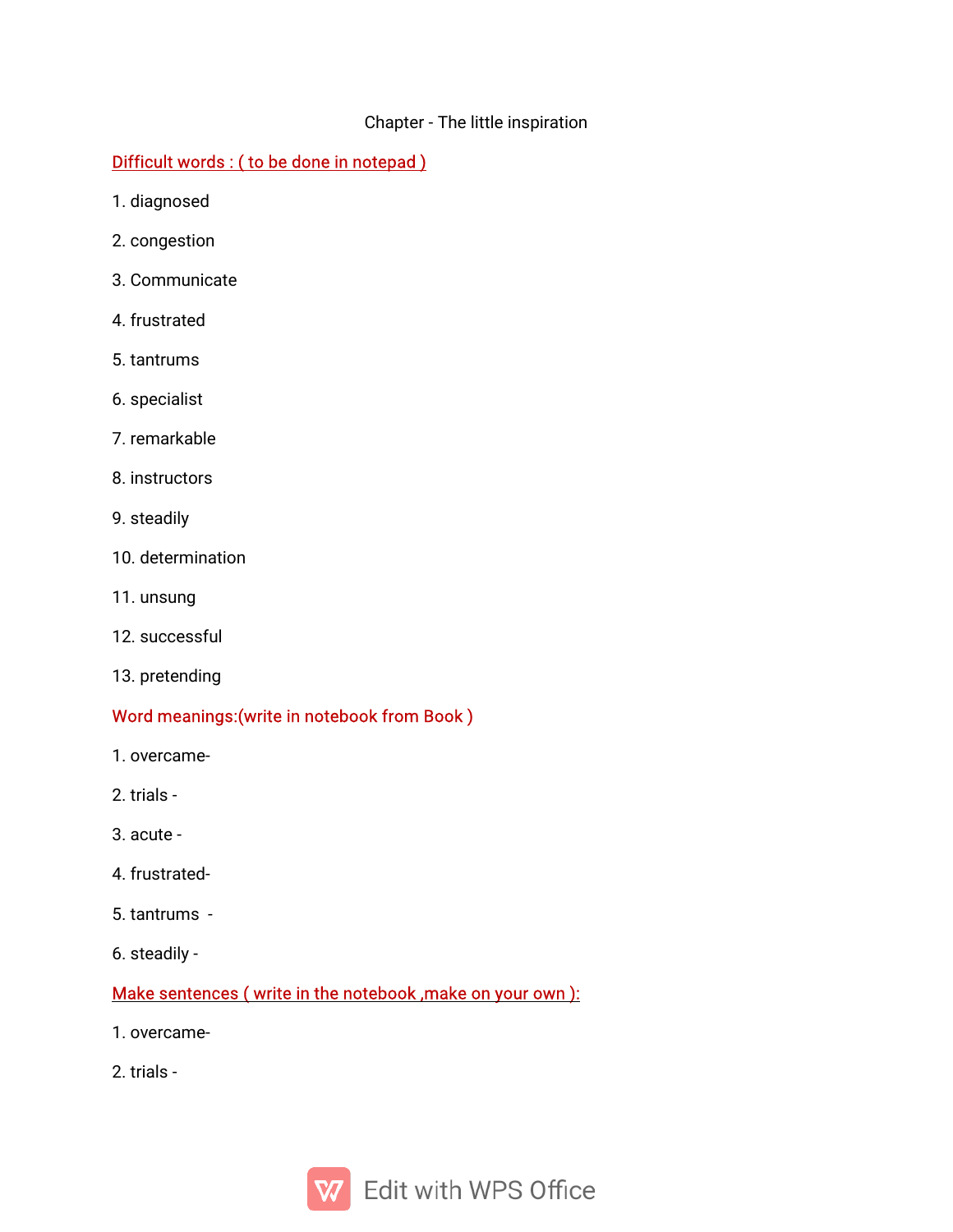- 3.acute-
- 4.frustrated-
- 5.tantrums-
- 6.steadily-

# B. Think and write  $\therefore$  (write in the notebook)

Ans 2. Helen Keller, despite being both blind and deaf, was an extremely determined person who possessed a remarkable memory and an amazing skill to understand a person's words by putting her fingers on his lips .She wrote a book called 'The story of my life'. She became famous and travelled around the world speaking to people.

Similarly, Anne Sullivan, also, was an unsung hero who devoted her life to teaching Helen. She, too, was visually impaired but could understand Helen's feelings and helped her overcome all the trials and obstacles which were there on her way to success.Helen owed a lot to Anne Sullivan.

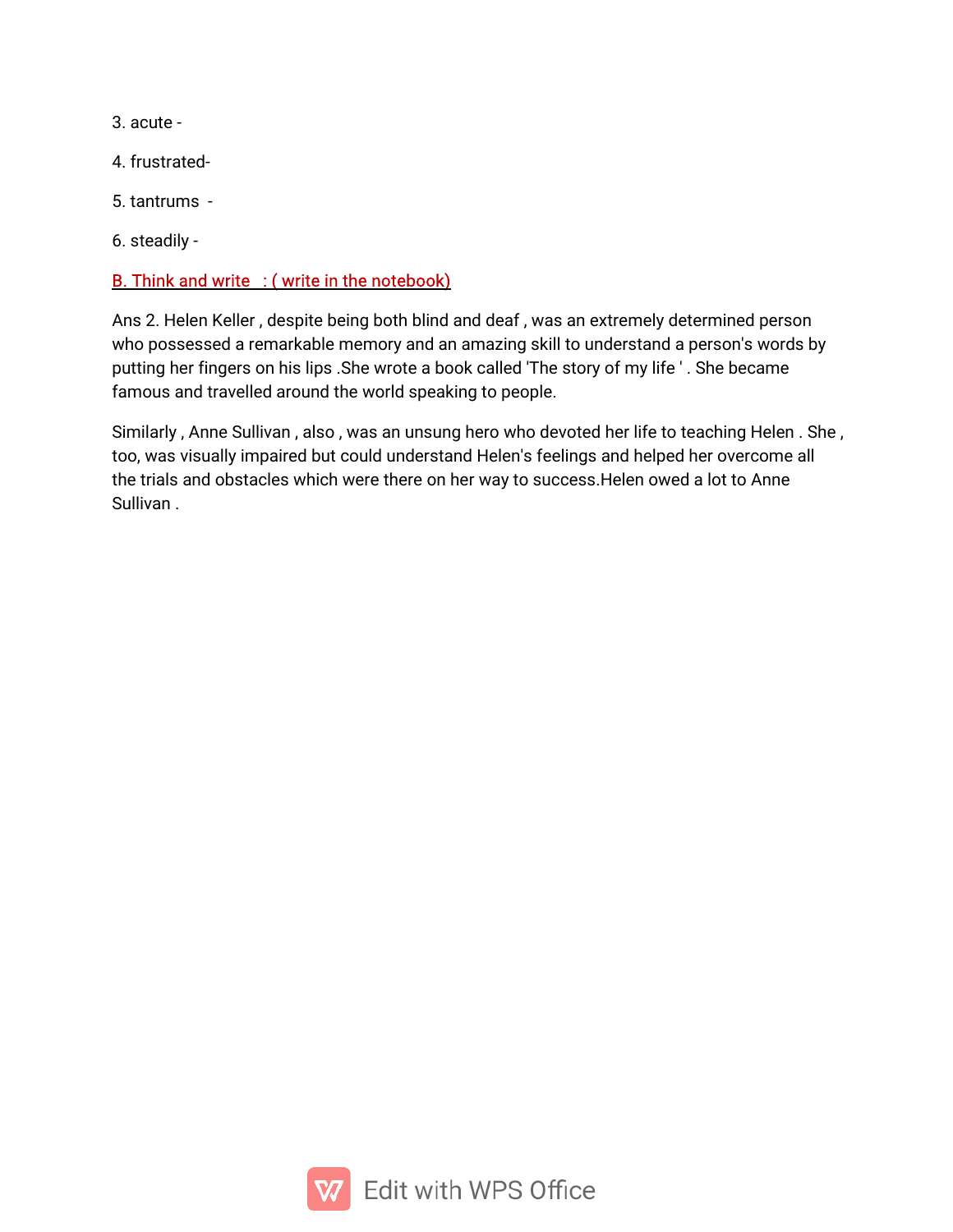Chapter-Dhwani

Difficult words: ( to be done in notepad)

1.extremely

2.trembling

3.meadow

- 4.creatures
- 5.heavenly
- 6.abode
- 7.distressed

8.frail

- 9. reluctantly
- 10.melodious
- 11.willingness
- 12.brimming
- Word meanings: (write in notebook from Book)
- 1.ample-
- 2.blaring-
- 3.reluctantly-
- 4. abundant -
- 5.renderings-
- 6.imitating-
- 7. trembling -

Make sentences (write in the notebook, make on your own):

1.ample-